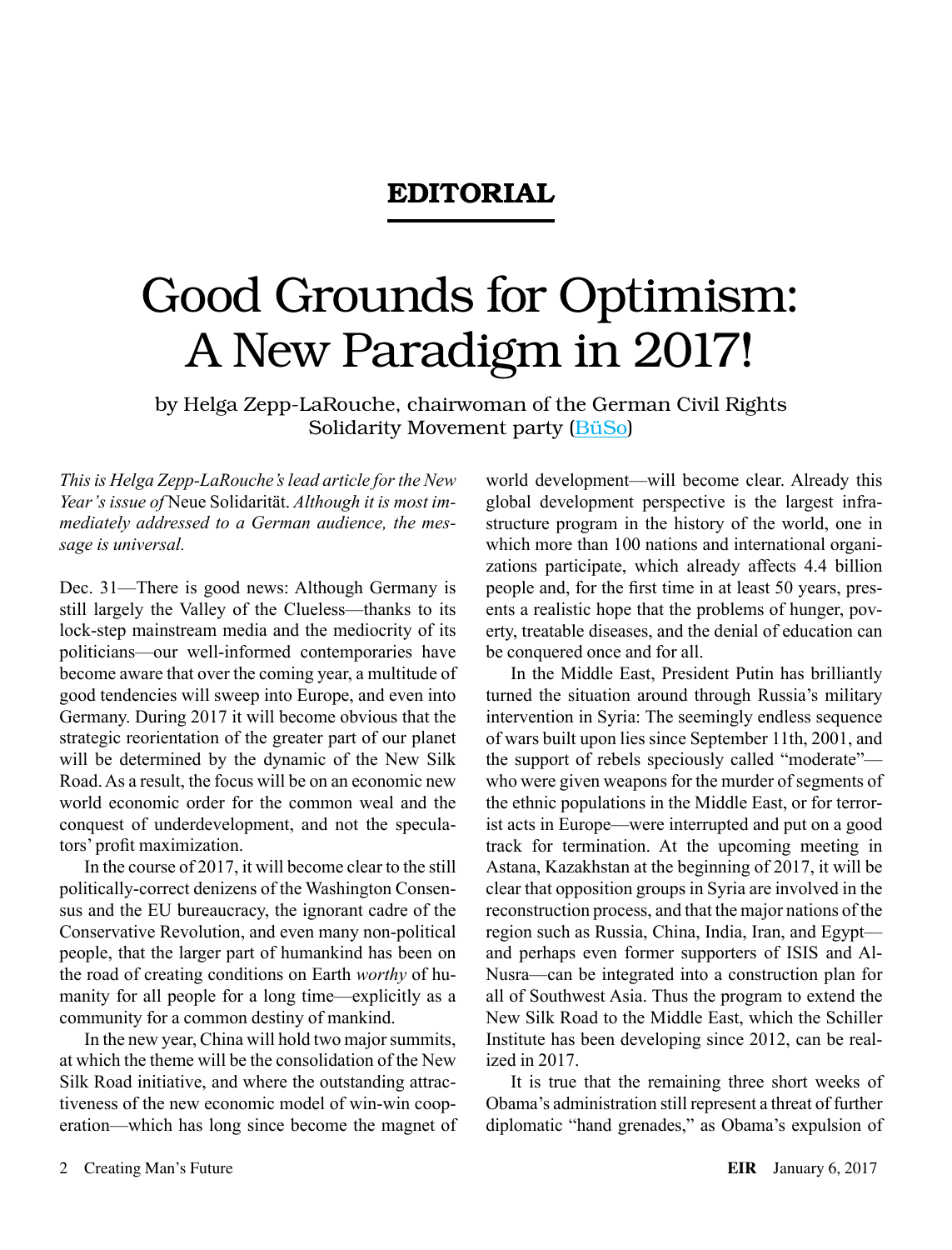

Op-Ed: Fixing America will require Trump to be bold, and work with China by Curtis Home: (People's Daily Online) 1971), December 21, 2016



*President-elect Donald Trump, pictured in a China* People's Daily *Online op-ed.*

35 Russian diplomats from the United States has demonstrated. But Putin's reaction, namely, to forego retaliation on the same level and instead to invite the children of U.S. diplomats to the Kremlin for Christmas celebrations, clearly shows who has the upper hand. The savvy Judo Black Belt Putin is clearly superior to the modernday Nero Obama. Xi Jinping and Putin, who both denounce the moral decadence of the West, and instead promote the moral improvement of their peoples, are morally and practically superior to such people as British front-man George Soros and Obama by orders of magnitude, who with their campaign for the legalization of drugs increase the death rate of the population.

Both President-elect Trump and Moscow have sent many encouraging signals that they have the firm intention to establish relations between the two nations on the basis of productive cooperation. And there is hope that even German Defense Minister Ms. Ursula von der Leyen will conclude that cooperation between the United States and Russia—which in turn is strategically closely linked to China—is the prerequisite for solving most of the problems in this world.

Trump has promised to invest one trillion dollars into the modernization of U.S. infrastructure, and to make it the most modern in the world. That will not happen without a massive increase of the productivity of the American workforce. The Chinese newspaper *[People's Daily](http://en.people.cn/n3/2016/1230/c90000-9161240.html)* has reacted with an offer under the headline, "Fixing America will require Trump to be bold, and work with China." The article quotes from Trump's book, *Great Again*: "You go to countries like China... and you look at their train systems and their public transport. It's so much better. We're like a third-world country." The article continues self-confidently, "China is leading the world in infrastructure investment and engineering. China's [just completed] Beipan River bridge, which connects Guizhou and Yunnan provinces, is a 4,400-feet-long cable-stayed suspension bridge that hangs 1,854 feet in the sky. That is equivalent to 200 stories, roughly the height of four Trump Towers..."

Trump wants to invest a trillion dollars in infrastructure and create jobs for the population, while China can help with the financing and has substantial knowledge concerning infrastructure. This would help to bring some of

the American investments in China back into the United States for America's benefit, and to strengthen bilateral ties. Thus the program which the Schiller Institute has proposed since 2014 for U.S. cooperation with China's New Silk Road, can quickly be put on the agenda. Madam Fu Ying, the chairwoman of the Foreign Affairs Committee of China's legislature, recently presented just this perspective in a speech in New York.

If Republican presidential candidate François Fillon wins the French elections in May as expected, then France will commit itself to ending the European sanctions against Russia. The Austrian government, which will take over the chairmanship of the Organization for Security and Cooperation in Europe (OSCE) in January, has announced the same thing, and a restarting of relations with Russia will also be a theme of this year's Davos World Economic Forum, according to its managing director Philipp Rösler. If German Chancellor Angela Merkel sticks to the prolongation of the sanctions which she had cooked up at her Nov. 18 minisummit with the defeated Obama, it will get pretty lonely around her.

In view of these tectonic changes in the strategic constellation to be expected in 2017, and further imponderables which could arise, among other things,